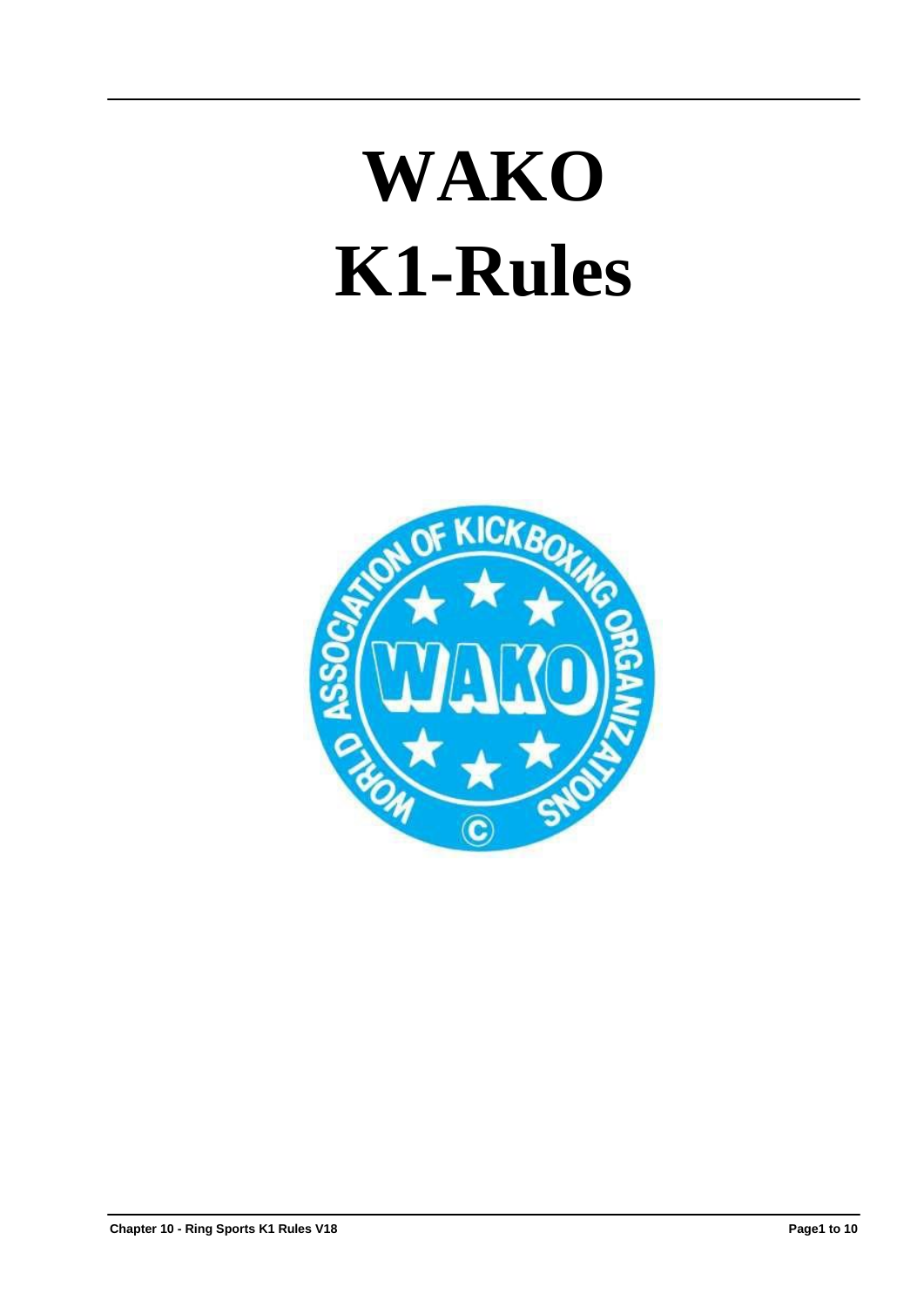

| <b>Table of Contents</b>                                                 |                |
|--------------------------------------------------------------------------|----------------|
| Art. 1. Definition                                                       | 3              |
| <b>WAKO K-1</b> is one of the WAKO disciplines                           | 3              |
| Art. 2. Legal Target Areas                                               | 3              |
| Art. 2.1 Prohibited Techniques and Behavior                              | 3              |
| Art. 2.2 Legal Techniques/Scoring Criteria                               | 4              |
| Art. 2.2.1 Hand Techniques                                               | 4              |
| Art. 2.2.2 Foot Techniques                                               | 4              |
| Art. 2.2.3 Throwing Techniques:                                          | 4              |
| Art. 2.2.4 Number of Kicks per Round                                     | 4              |
| Art. 3. Decisions                                                        | 4              |
| Art. 4. Changing a decision                                              | 5              |
| Art. 5. Awarding of points                                               | 5              |
| Art. 5.1 Directive 1 - concerning blows                                  | 5              |
| Art. 5.2 Directive 2 - concerning offences                               | 5              |
| Art. 5.3 Directive 3 - awarding points (Using Electronic Scoring System) | 6              |
| Art. 5.3.1 In case of a draw (Electronic)                                | 6              |
| Art. 5.4 Directive 3 - awarding points (Using Clickers and Scorecards)   | 6              |
| Art. 5.4.1 In case of a draw (Clickers)                                  | 6              |
| Art. 5.4.2 Directive 4 - Penalty:                                        | $\overline{7}$ |
| Art. 6. Criteria for minus points                                        | 7              |
| Art. 6.1.1 Offences                                                      | 7              |
| Art. 6.1.2 Warnings given to the second count against the Kickboxer      | 8              |
| Art. 7. On the floor                                                     | 8              |
| Art. 8. Procedure after KO, RSC, RSC-H, Injury                           | 8              |
| Art. 8.1.1 Procedure if KO, RSC, RSC-H, Injury                           | 8              |
| Art. 8.2 Procedure if injuries in general                                | 9              |
| Art. 9. Hand shaking                                                     | 9              |
| Art. 10. Use of Drugs                                                    | 9              |
| Art. 11. Medical aptitude                                                | 9              |
| Art. 11.1 Doctors Aide                                                   | 10             |
| Art. 12. Age limit of kickboxer                                          | 10             |
| Art. 13. Agreements                                                      | 10             |

**Note! 10**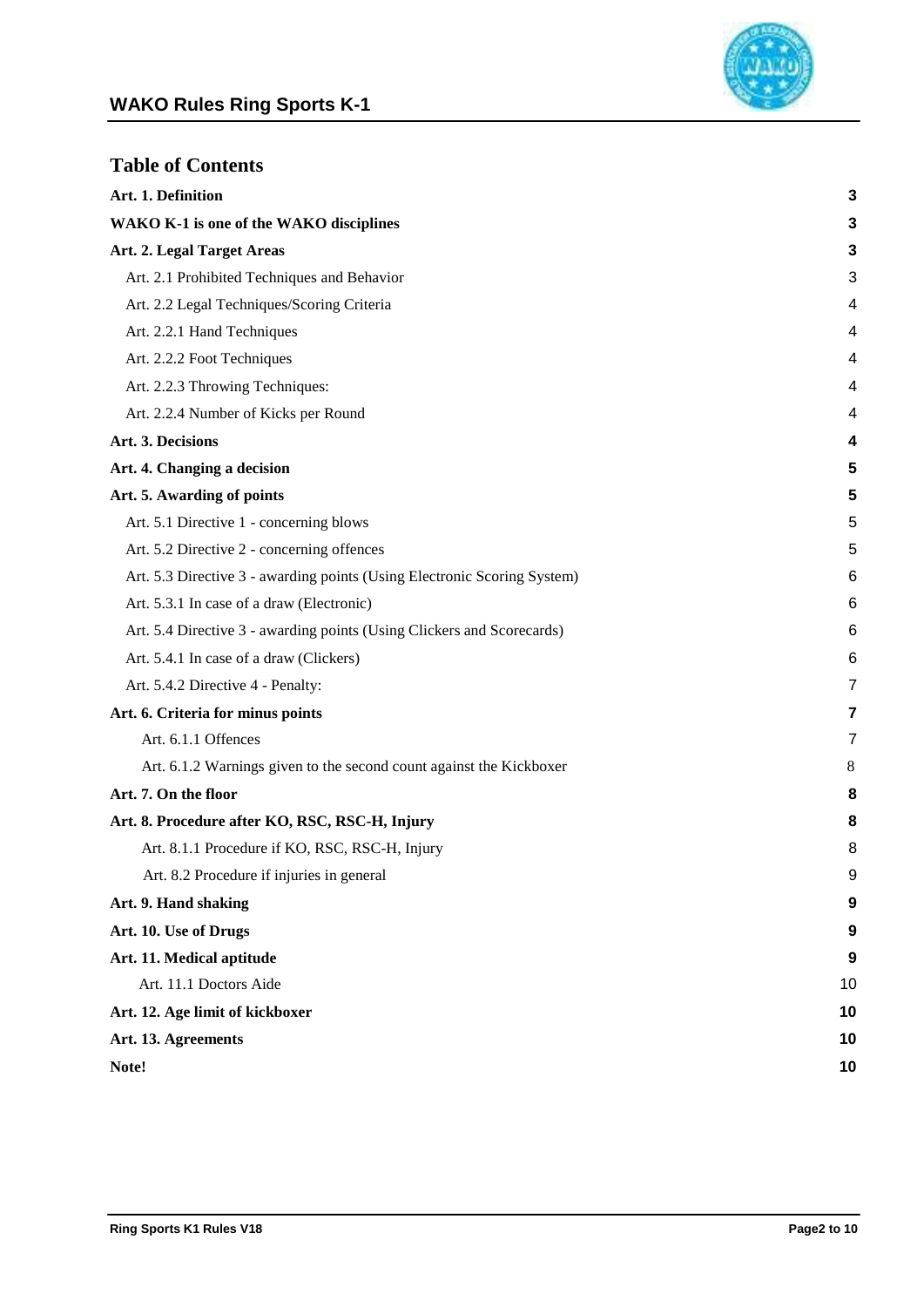

# <span id="page-2-0"></span>**Chapter Ten / WAKO K1 Rules**

# **Art. 1. Definition.**

WAKO K-1 is a sport, like the other styles, and applies the same ring, the same weight classes and the same general rules regarding coaches or fighter's behavior that are used in Full Contact and Low Kick.

- Elbow techniques are forbidden
- It is allowed to hold opponent's neck or shoulders with two hands in order to perform only one knee attack. Knee attack must be performed immediately.
- It is forbidden to enter the ring wearing Muay Thai shorts or any other apparel of that discipline.
- It is not allowed to grab the leg and punch or kick at the same time.
- Punching techniques reaching legal targets have the same value for judges as knee, leg or any other technique in the repertoire.

Each fighter must have their own WAKO SPORT PASS with MEDICAL TEST in it, valid for 1 year, to be shown at weigh-in procedures.

In Continental or World Championships NO FOREIGN COMPETITORS can be included in NATIONAL TEAMS. At weigh-in, official passports must be shown to the officials in charge.

# **Art. 2. Legal Target Areas**

The following parts of the body may be attacked using the authorized fighting techniques:

- Head: front (face and forehead), side and top.
- Torso: front and side.
- Legs: any part.
- Foot: for sweeps ankle level only.

# **Art. 2.1 Prohibited Techniques and Behavior.**

It is prohibited to:

- Attack the throat, lower abdomen, kidneys, back, groin, neck, back of the head and top of the shoulders.
- To grab the opponent's leg for any reason even for a short time, and perform any technique whilst grabbing.
- To perform front and side kick to the front side of the thigh, knee or shin. This is valid also for the knee attacks.
- To perform more than one knee attack while holding the opponent's neck or shoulders with two hands.
- To hold the neck or shoulders with only one hand while attacking with the knee.
- To perform any somersault kicks.
- Screwing, lifting and turning the opponent from side to side.
- To attack with the elbow, head, thumb or shoulders.
- To turn one's back to the opponent, run away, fall down, intentional clinching, blind techniques, wrestling, throwing and ducking below the opponent's waist.
- To attack an opponent who is caught between the ropes.
- To attack an opponent who is falling to the floor or is already on the floor; that is, as soon as one hand or knee touches the floor.
- To leave the ring without the Referee's order.
- Continue the fight after the command "stop" or "break" or the end of the round after the signal has been given.
- To oil the face or the body (Vaseline is allowed).
- To spit out or drop the mouth-guard voluntarily.
- Violations of the rules may, depending how grave they are, lead to warnings, minus points or even disqualification.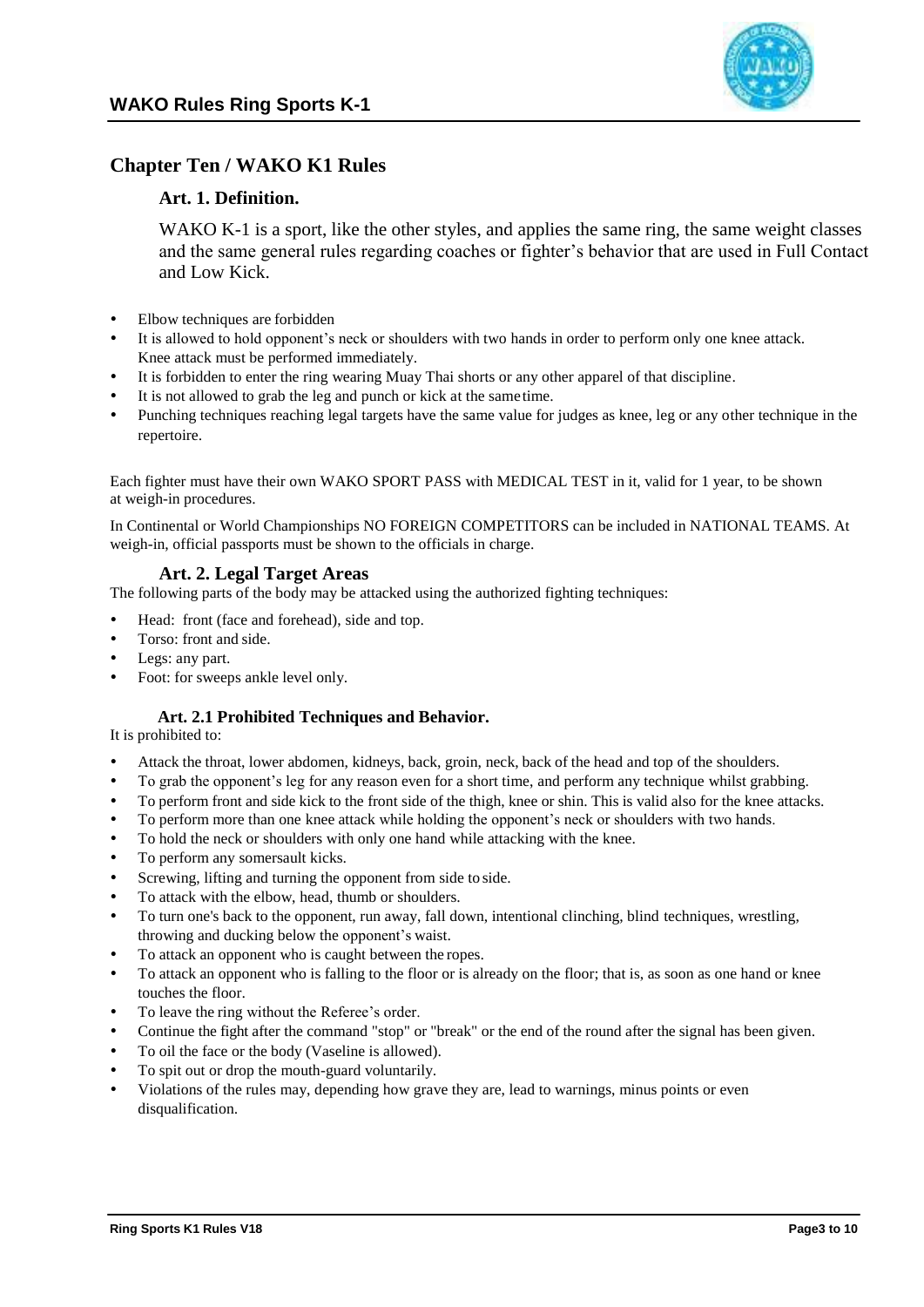

#### **Coaches/ Seconds. Prohibited behavior.**

- Inappropriately Arguing/Commenting on a Referee's decision.
- Inappropriately Arguing/ Commenting on a score given or not given by the judges.
- Attacking or verbally abusing an Official either inside or outside theRing.
- Pushing, grabbing without any other purpose, spitting or even attempting any of these actions.
- Warnings given to the coaches / seconds, counted against the kickboxer. After two verbal warnings have been given to the coach / second, the Referee has the right to give the official warning to a kickboxer if they did not obey their orders.
- The coach must remain seated at all times on their chair provided and must not interfere or disrupt with the smooth running of the match by word, gesture or deed. It is strictly prohibited for the coach / second to come into the ring wearing shorts, slippers, jeans and hats of any kind.

#### **Art. 2.2 Legal Techniques/Scoring Criteria.**

A score must be awarded when a legal technique is performed to the following criteria to the legal scoring area.

- 1. Good Form (good technique with absolute balance).
- 2. Vigorous Application (full power and speed).
- 3. Awareness (total concentration and not turning away the head during delivery of the technique).
- 4. GoodTiming and Correct Distance (when technique has the most potential effect).
- 5. Sporting Attitude (non-malicious attitude during delivery of technique).

#### **Art. 2.2.1 Hand Techniques.**

- Punches (all boxing repertoire).
- Back fist and spinning back fist.
- Holding the opponent's neck or shoulders with two hands in order to perform one knee attack. Knee attack must be performed immediately.

#### **Art. 2.2.2 Foot, Leg and Knee Techniques.**

- Front kicks.
- Side kicks
- Roundhouse kicks.
- Heel kicks also to the thigh of the opponent and also spinning on.
- Crescent kicks.
- Axe kicks.
- Jumping kicks.
- Using the shin to attack any part of the leg and the body including the head (legal targets areas only).
- The Knee can be used to attack any part of body and head (legal target areas)
- Foot sweeps.

# **Art. 2.2.3 Sweeping, hand and foot techniques.**

Foot sweeps (ankle level only, from outside to inside and vice versa to unbalance the opponent and following up with hand / kicking techniques or to bring the unbalanced opponent to the canvas or to touch it with any part of body apart from the feet).

Hand and foot techniques should be used equally during the entire fighting period. Foot techniques are only recognized when they clearly show the intention to hit the opponent with power.

All techniques must be used with power. Any technique which is partially deviated or blocked, or that simply touches, brushes or pushes an opponent will not be scored.

#### **Art. 2.2.4 Number of Kicks per Round.**

Because of K-1 character and style it will not be necessary to count any kicks such as Full Contact.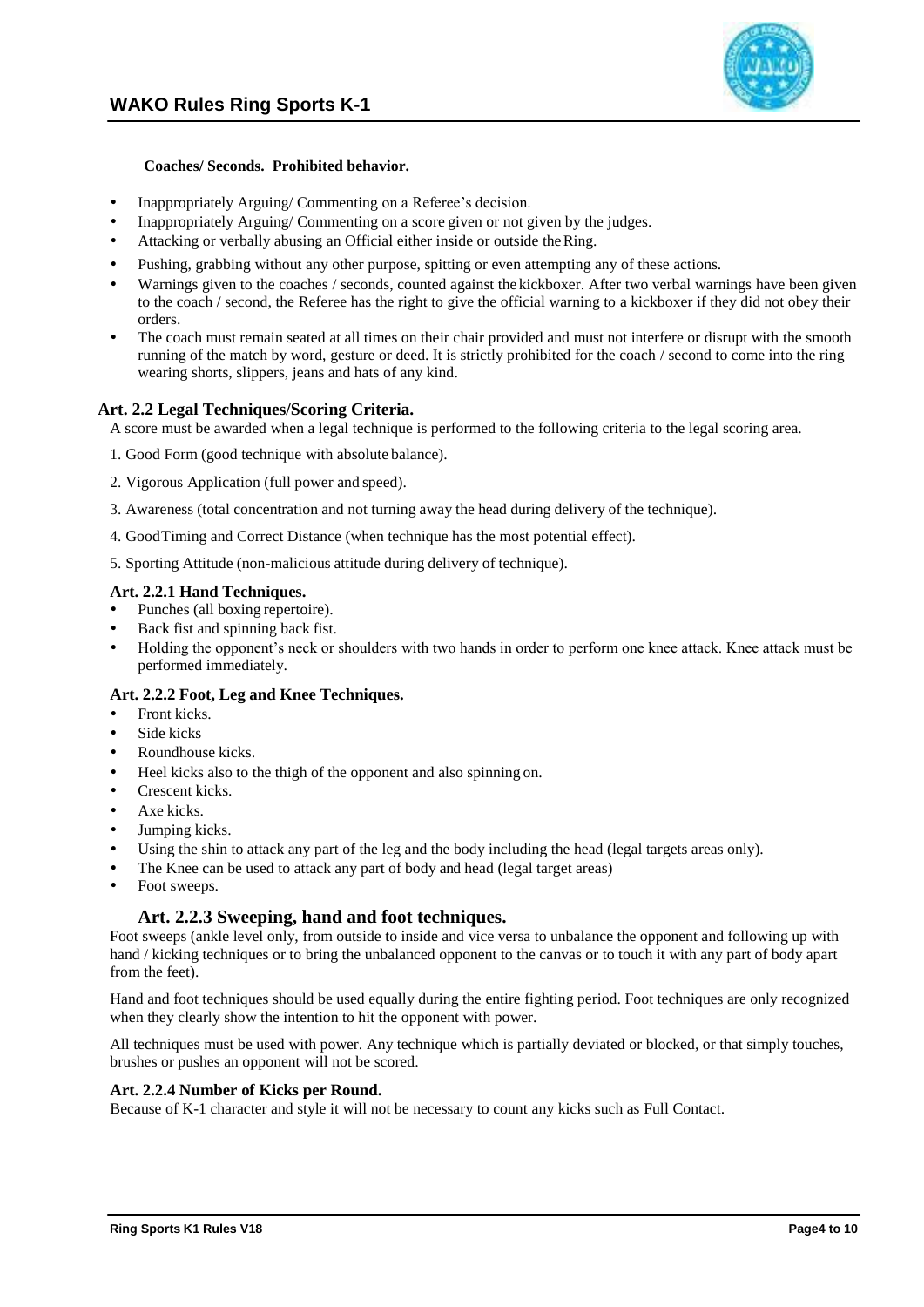

# **Art. 3. Decisions.**

The decisions will be reached as follows:

# **Victory by points (P):**

At the end of a bout, the kickboxer who has obtained a victory by the decision of the majority of judges is declared the winner. If both fighters are injured or KO and cannot continue the fight, judges will mark the points obtained by each fighter to that point and the fighter ahead by points will be declared the winner.

# **Victory by abandonment (AB):**

If a kickboxer voluntarily gives up, due to an injury or any other reason, or if they fail to continue the fight after the one minute break between the rounds, their opponent will be declared the winner.

# **Victory by stoppage (RSC, RSC-H**):

Referee Stops Contest.

# **Injury**:

If the Referee acknowledges that the fighter is unable to continue the fight, due to an injury or any other physical reason, the fight will be stopped and their opponent will be declared the winner. The right to make such a decision is incumbent upon the Referee who can consult the doctor. Having done so, the Referee will follow the doctor's advice. Heeding the doctor´s opinion the Referee can still decide if the bout should be continued or not, but only in the case when the doctor allows them to continue the fight. When the Referee asks the doctor to intervene, they will be the only officials present in the ring. No second will be admitted.

# **Victory by disqualification (DISQ):**

If a kickboxer is disqualified, their opponent will be declared the winner. If both kickboxers are disqualified, the decision will be announced accordingly. A disqualified kickboxer cannot receive any reward, medal, trophy, any honorary award, grade or title of the competition in the course of which they have been disqualified, no matter what the reason was for the disqualification - scale of penalty or unsportsmanlike behavior. Except in the case when the Board of Directors decides differently (in its absence, the decision may be made by the Appeal Board, or if none, by an official responsible for the event). Such a decision not taken by the Board of Directors may be, following a request, submitted to a review and confirmation of the Appeal Board itself.

# **Victory by walk over (WO):**

When a kickboxer is present in the ring and ready to fight, and their opponent does not appear when announced three times by the loud speaker. After two minutes, the gong will ring and the Referee will declare the fighter who is present in the ring the winner by walk over. The Referee calls the kickboxer to the center of the ring and raise their hand as the winner.

- **The 3 knock-down rule is valid.** This means that the fight will be stopped if a fighter has been knocked down 3 times in the same fight. The Referee declares the kickboxer winner after the third knock down, counting till ten.
- **In the age category "Younger Juniors" the 2 knock-down rule is valid**. This means that the fight will be stopped if a fighter has been knocked down twice (2 times) in the same fight.
- In all age categories knock downs should be counted as two points. If electronic scoring system is used, just one point will come from each judge and one from time keeper who obliged to push KD "button". If clickers are used, each judge is obliged to click twice their clickers in case of KD. It does not matter what was the reason for counting down: punch, kick or kickboxer's behavior.

# **Art. 4. Changing a decision.**

All public decisions are definitive and cannot be changed unless:

- Mistakes which occurred in calculating the points are discovered;
- One of the Judges declares they have made a mistake and switched the scores of the fighters;
- There are evident violations of WAKO rules.

The Chief of the ring will immediately handle all protests. After discussions, the representative of the WAKO Appeal Board will announce the official result.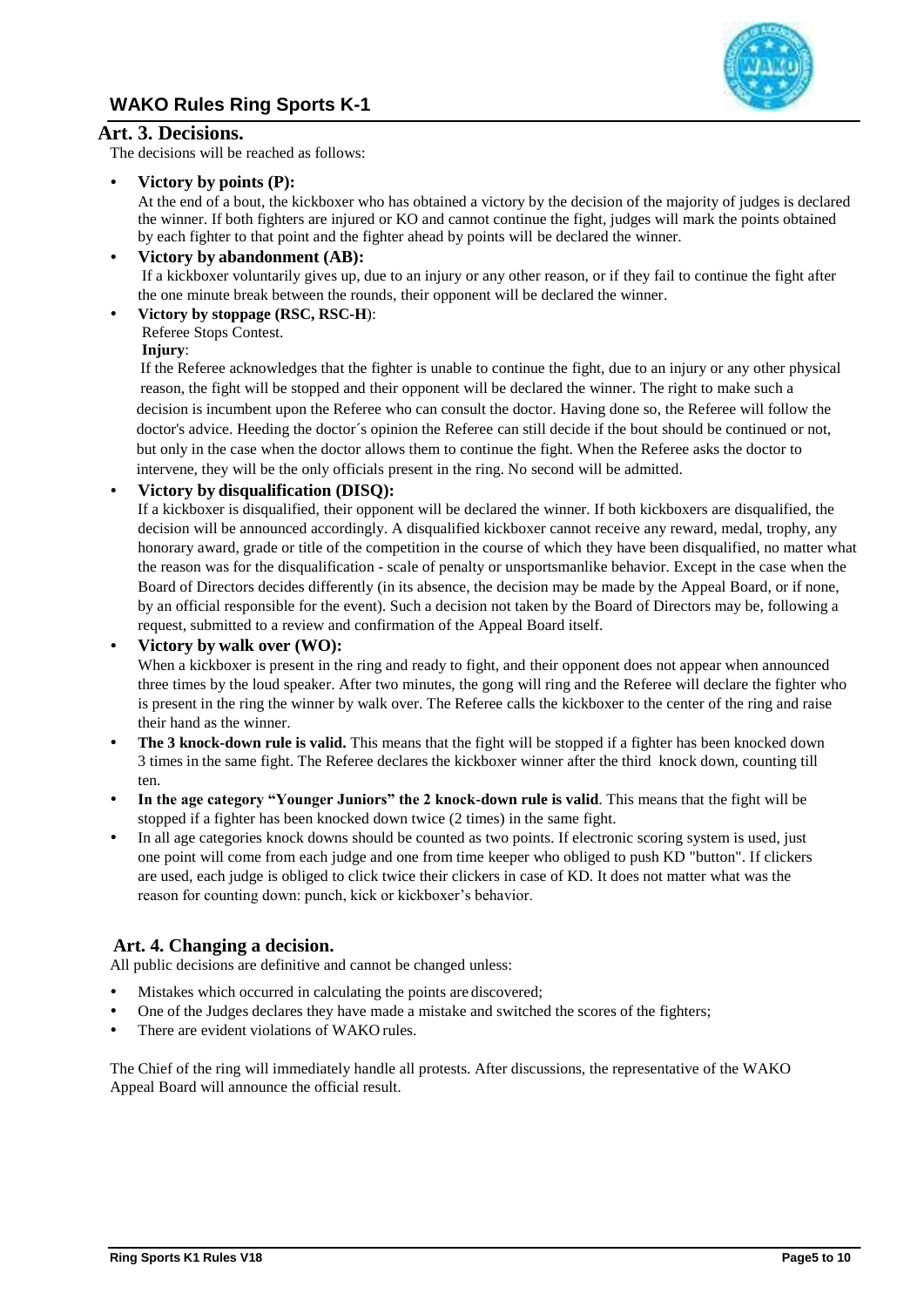

# **Art. 5. Awarding of points/Score.**

In awarding points, the following rules must be respected:

A score must be awarded when a legal technique is performed to the following criteria to the legal scoring area.

- 1. Good Form (good technique with absolute balance).
- 2. Vigorous Application (full power and speed).
- 3. Awareness (total concentration and not turning away the face during delivery of the technique).
- 4. Good Timing and Correct Distance (when techniques have the most potential effect).
- 5. Sporting Attitude (non-malicious attitude during delivery of technique).

# **Art. 5.1 Directive 1 - concerning blows.**

During each round, a judge will mark the respective score for each kickboxer, according to the number of blows that each one has received. To count a punch or a kick as a blow it must not be blocked or stopped. The value of registered blows in a fight will be counted at the end of each round and granted to the better kickboxer, according to their degree of superiority. Blows given by a kickboxer will not be taken into account:

- If they are contrary to regulations.
- If they land on the arms.
- If they are weak and do not come from legs, body orshoulders.
- If they are partly deviated or blocked.
- If they simply touch, brushes or pushes the opponent.
- If the kickboxer loses their balance or falls down while hitting or sweeping.

# **Art. 5.2 Directive 2 - concerning offences.**

During each round a judge cannot penalize each offence they see, regardless of whether the Referee has noticed it or not. They have to call the Referees attention to that offence. If the Referee gives an official warning to one of the fighters, the Judges must make a note of it, writing "W" on the FOULS column on the scoring paper, but that does not mean a minus point to the other fighter. When the referee decides to give a minus point to a kickboxer, each of three judges will put "-1" in the appropriate column. At the end of the round each judge will add three points to the final score of the other fighter (if judges use clickers and score cards).

# <span id="page-5-0"></span>**Art. 5.3 Directive 3 - awarding points (Using Electronic Scoring System).**

For all legal techniques (punches, kicks or sweeping), clearly landed on legal targets with speed, focus, balance, power, the judge will once push a button of their mouse indicating the correct fighter (Red or Blue corner). Points, starting from first round, will continuously be added from all judges what can be seen on the monitor screen.

At the end of the fight, the winner is the competitor who scored more points (which will appear on the screen). An effective technique delivered at the same time that the end of the bout is signaled, is considered valid.

If the Referee inflicts a foul or a warning, they will indicate so in front of the Chief Referee of the ring and the timekeeper who has to put it in the electronic system. It will then be shown on the screen.

If the Referee inflicts a minus point they will indicate it in front of the Chief Referee of the ring and the timekeeper who has to put it in the electronic system. It will then be shown on the screens, reducing 3 point from the total score from each judge (total of 9 points).

<span id="page-5-1"></span>The electronic system shows a running time score. In every moment of the fight everybody knows the situation of points.

# **Art. 5.3.1 In case of a draw (Electronic).**

If the match ends, by one or more judges, in a draw (equal points after 3 rounds), to determine a winner, the electronic scoring system will automatically assign the win to the fighter with the highest points in the last round.

# <span id="page-5-2"></span>**Art. 5.4 Directive 3 - awarding points (Using Clickers and Scorecards).**

For all legal techniques (punches, kicks or sweeping), clearly landed on legal targets with speed, focus, balance and power, the judge will give points to each fighter using the clickers. The clicker score will be recorded on the paper after each round. Scores will be accumulated with the winner being the highest scoring fighter over the three rounds.

It is mandatory for all judges to use clickers during the Continental and World Championships if the electronic system is not used. At the end of the match, the judge will sum the total points given and name the winning fighter who has the larger number of points. The judge must make a circle around the fighter's name.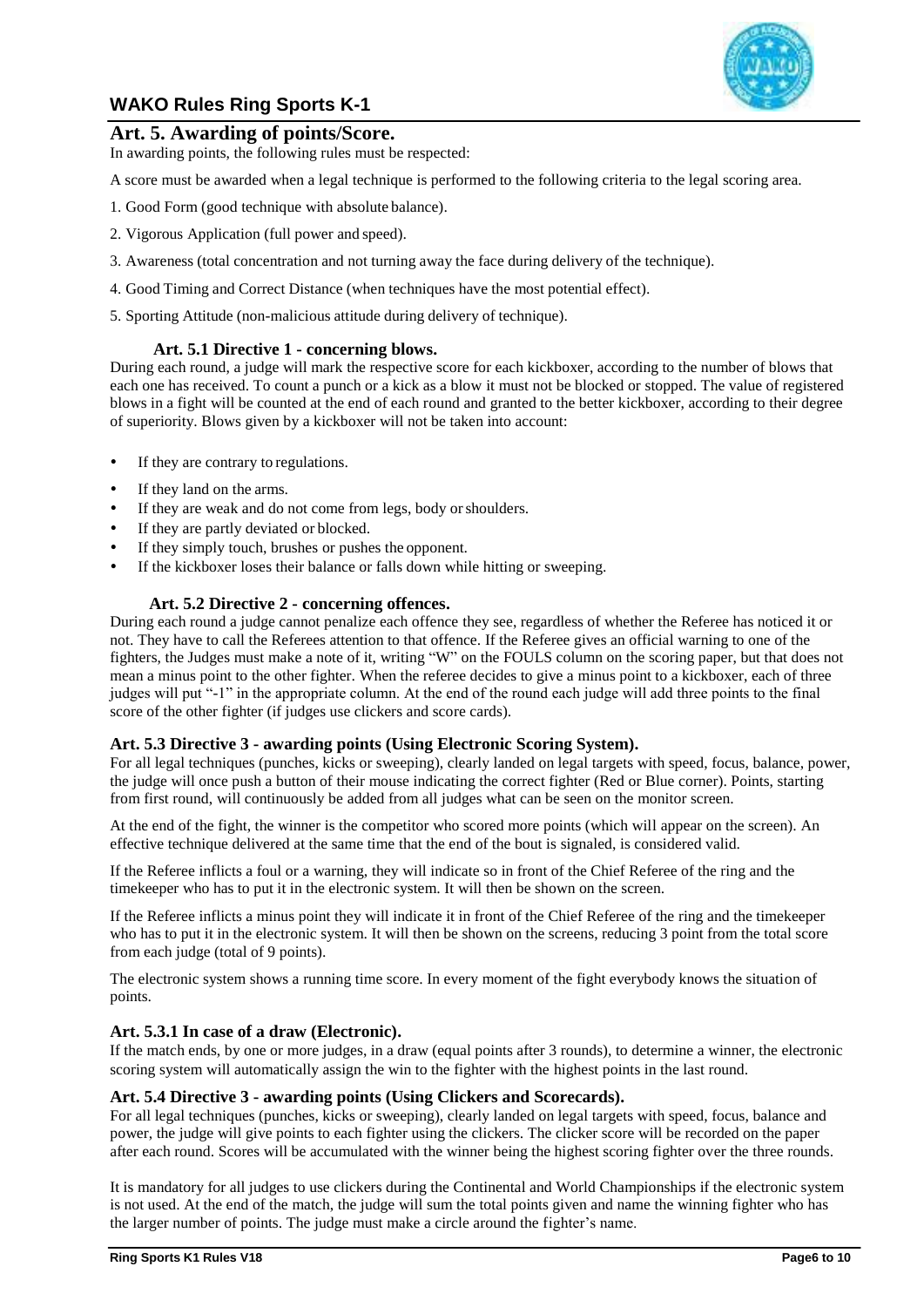

- Punch to the body or head  $= 1$  Click
	-
- Kick to the leg, body or head  $= 1$  Click Foot sweep leading the opponent to touch the floor with any other part of the body apart from feet  $= 1$  Click
- Jumping kick to the leg, body or head  $= 1$  Click
	- Knee or jumping knee attack to the body  $= 1$  Click
- Knee or jumping knee attack to the head  $= 1$  Click
- Knee attack to hips  $= 1$  Click

# <span id="page-6-0"></span>**Art. 5.4.1 In case of a draw (Clickers).**

If the match ends in a draw (equal points after three rounds), to determine a winner, a judge has to take into consideration the remarks on the WAKO scorecard in the following order.

- 1. Better in the last round.
- 2. More active.
- 3. More kicks.
- 4. Better defense.
- 5. Better style and techniques.

Victory must go the fighter who scored more points in the last round.

# **Art. 5.4.2 Directive 4 – Penalty.**

- Warnings will be carried through the match to all rounds.
- First Violation Official Warning
- Second Violation Award penalty point-1
- Third Violation Award penalty point -1
- Fourth Violation Disqualification

# **Art. 6. Criteria for minus points.**

- Unclean fighting style.
- Continuously clinching.
- Continuously ducking, or turning of the back.
- Too fewer foot techniques.
- Official warning given before.
- Any serious violation of the rules.

# **Art. 6.1.1 Offences.**

A fighter who does not obey the Referee's orders, or who violates the regulations, who demonstrates unsportsmanlike behavior or who commits offences can receive a caution, warning or be disqualified by a Referee without any official warnings. Only 4 official warnings can be given to a fighter in the course of the entire bout. The fourth warning will mean automatic DISQUALIFICATION (the procedure starts from official warning, first minus point, second minus point, fourth official warning and consequent disqualification of the fighter).

A Referee may, without stopping the fight, give a caution to a kickboxer at any moment. A third caution for the same foul will lead to the last verbal warning. In order to do this the Referee must stop the bout, but not the time, and explain clearly the violation of the rules facing the offender. After the last verbal warning the Referee obliged to give the official warning. In order to do this the Referee must stop the bout and the time and put the opponent to the neutral corner.

#### **The following actions are considered fouls:**

- Punching below the belt, hooking, tripping, and hitting with the forearms, elbows and shoulders.
- Head butting, strangling the opponent, pushing their head outside the ropes.
- Hitting with open gloves, the inside of the gloves, and with the wrist.
- It is prohibited to attack with a front kick or side kick the front side of the thigh, knee and shin.
- Hitting the opponent's back, and particularly the neck, nape and kidneys.
- Attacking while holding the ropes or using themimproperly.
- Lying down, wrestling or not fighting at all.
- Attacking an opponent who is on the floor or getting up.
- Unnecessary clinching.
- Screwing, lifting and turning the opponent from side to side.
- Hitting while hooking the opponent, or pulling the opponent into a blow.
- Hooking or holding opponent's arm (or leg) or putting an arm underneath the opponent's arm.
- Using artificial means for a passive defense and falling down intentionally in order to avoid a blow.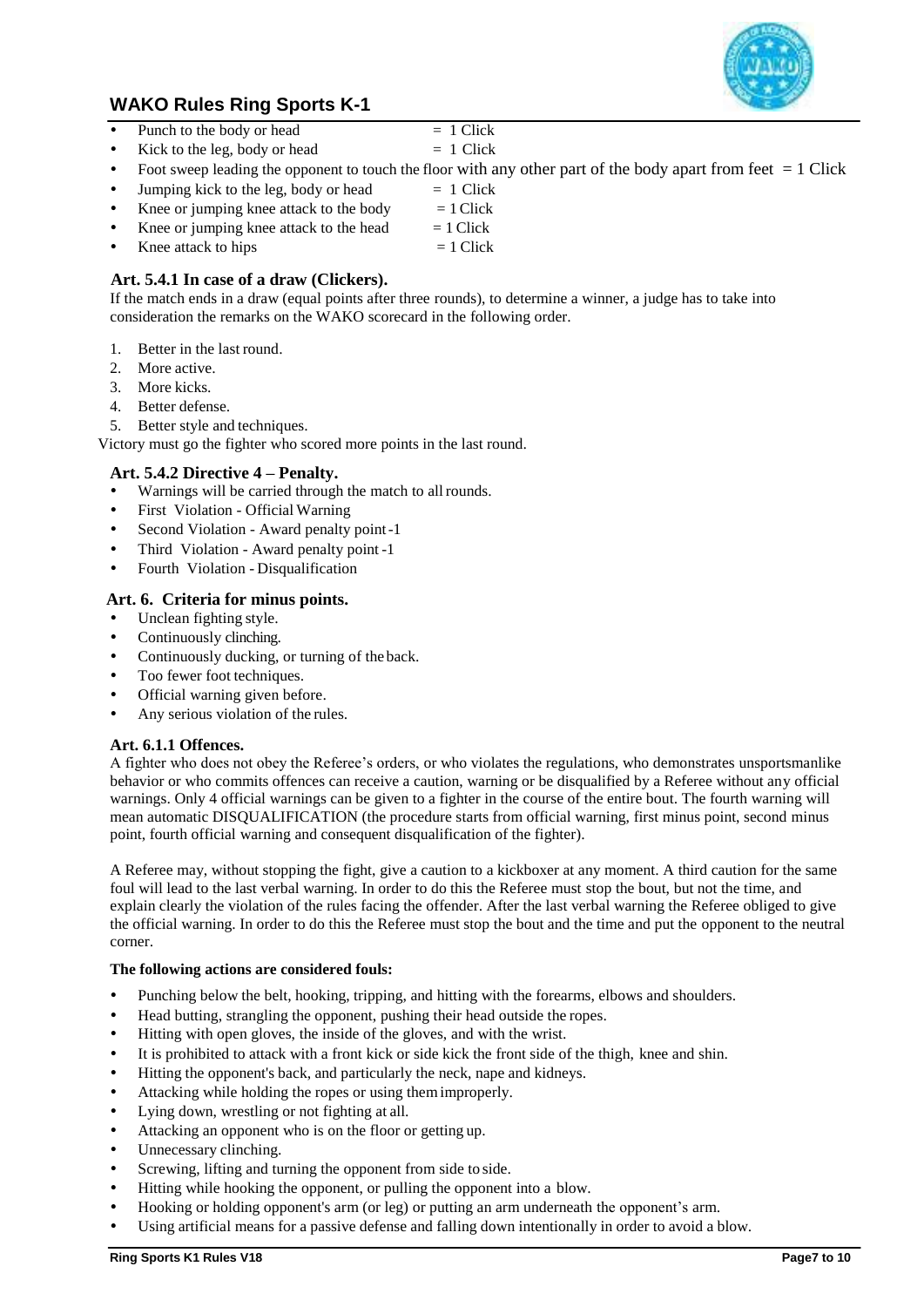

- Using insulting and aggressive language during a round.
- Refusing to withdraw after the order "BREAK".
- Trying to land a blow on the opponent, immediately after a "BREAK" order and before withdrawing.
- Assailing or insulting the Referee at any time.
- Spitting out the mouth guard voluntarily.

If a Referee thinks that an offence has been committed without their knowledge, they will have to consult the judges.

# **Art. 6.1.2 Warnings given to the second count against the kickboxer.**

The Referee after two verbal warnings has right to punish the kickboxer if the coach/second does not obey his orders. They will show it to the three judges, pointing with their finger to the kickboxer at fault (only when clickers system is used). The Referee shows it to the Chief Referee of the ring and timekeeper who has to put it in the electronic system (only when electronic system is used)

# **Art. 7. On the floor.**

A Kickboxer is considered "on the floor" if:

- If they touch the floor with a part of his body other than his feet following a blow or series of blows.
- If they hopelessly hang on the ropes after a blow or a series of blows.
- If they find themselves outside the ropes, partly or completely, after a blow or a series of blows.
- If, after a violent blow, they have not fallen to the floor or into the ropes, but is in a state of semi- consciousness and, in the Referees opinion, not able to continue fighting.
- In the case of a KD, the Referee must immediately start counting out the seconds. When a kickboxer is on the floor, their opponent must instantly go to the neutral corner, shown by the Referee. they will only continue the fight with the fallen opponent when the latter has risen, and when the Referee has ordered the continuation of fighting. If the opponent does not go to the neutral corner following the Referees order, the Referee will stop the count until that order is executed. The count will then be continued where it was left.

When a kickboxer is on the floor, the Referee will count from 1 to 10 with a second interval between each number, and will indicate each second with their fingers so that the fallen kickboxer knows how many seconds have already been counted. One second must pass from the moment the kickboxer falls down to the start of the count.

When a kickboxer is on the floor due to a blow, the fight will not continue before the Referee has counted to 8, even if the kickboxer is ready to continue the fight before that time. If the kickboxer doesn't raise their hands the Referee will continue to count until "10", the round will be finished and a KO declared.

If a kickboxer is on the floor at the end of a round, the Referee will continue the count even if the bell rings. If the Referee counts to 10, the kickboxer will be declared loser via KO.

If a kickboxer is on the floor after having received a blow and the fight continues after the count out of 8 seconds, but the kickboxer falls back on the floor without receiving another blow, the Referee will resume the count, starting at 8.

If both kickboxers fall at the same time, the count will continue on as long as one of them is still on the floor. If they both remain on the floor after 10 seconds, the bout will be stopped and decision given, considering the points granted before the KO. Nevertheless, this winner will be suspended from further participation in this tournament because of the KO and in accordance with WAKO Rules.

# **Art. 8. Procedure after KO, RSC, RSC-H, Injury.**

If a fighter gets injured in a fight the doctor is the only person that can evaluate the circumstances.

If a kickboxer remains unconscious, only the Referee and the doctor in charge will be allowed to stay in the ring, unless the doctor needs extra help.

# **Art. 8.1.1 Procedure if KO, RSC, RSC-H, Injury.**

A kickboxer who has been knocked out due to a head blow during the fight, or if the Referee has stopped the fight due to severe head trauma which prevents them continuing, will be examined by a doctor immediately, Then afterwards accompanied to the hospital by the ambulance on duty or to any other adequate place.

A kickboxer who has been knocked out due to a head blow during the fight, or if the Referee has stopped the fight due to severe head trauma which prevents them from continuing, will not be allowed to take part in another competition or bout for a period of at least 4 weeks after the KO.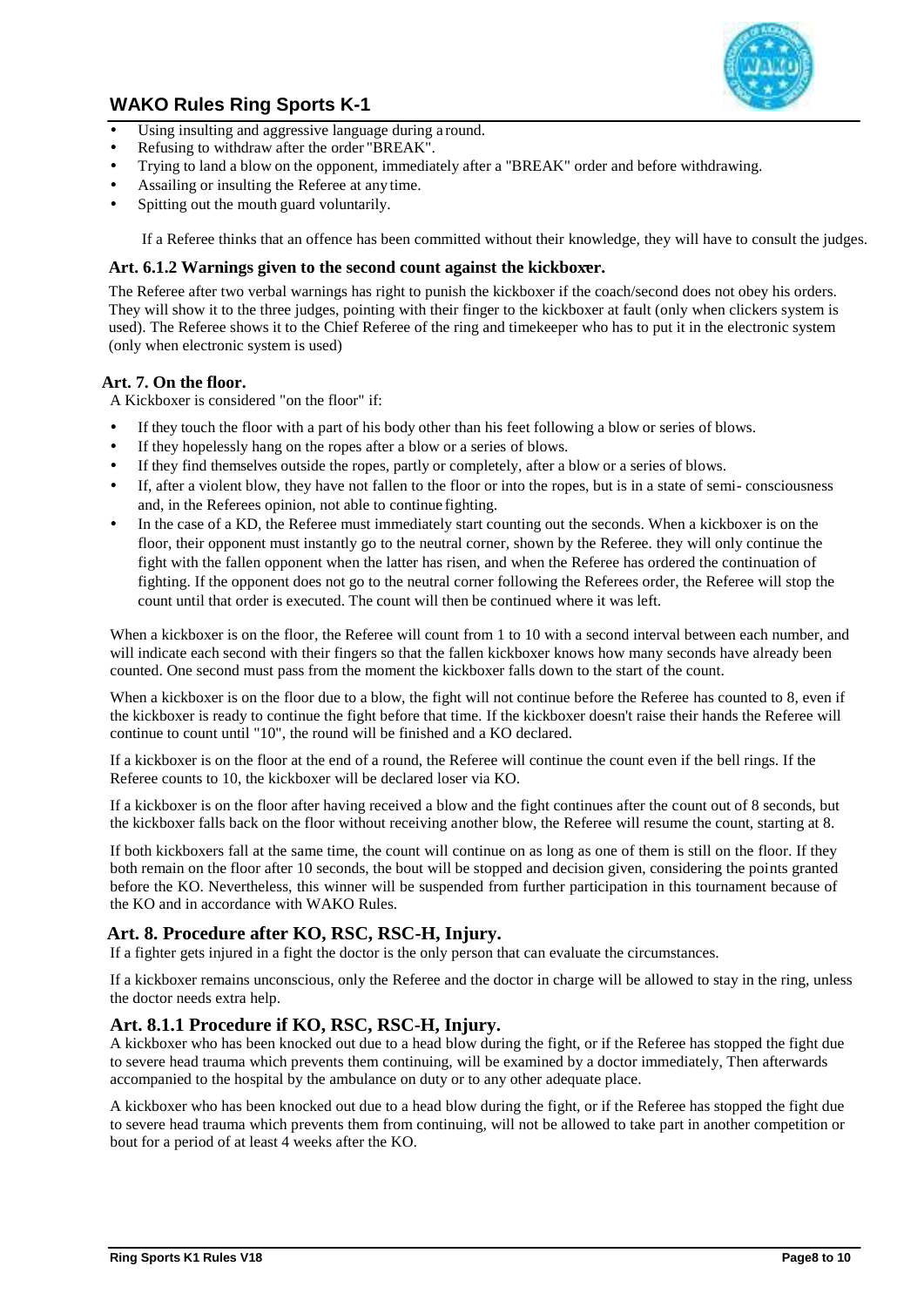A kickboxer who has been knocked out due to a head blow during the fight, or if the Referee has stopped the fight due to severe head trauma which prevents them continuing, twice (2 times) in a period of 3 months, will not be allowed to take part in another competition or bout for a period of at least 3 months after the second KO or RSC-H.

A kickboxer who has been knocked out due to a head blow during the fight, or if the Referee has stopped the fight due to severe head trauma which prevents them continuing three consecutive times in a period of 12 months, will not be allowed to take part in a competition or a bout for a period of one year after the third KO or RSC-H.

The doctor in charge can extend the quarantine period if necessary. Also doctors at the hospital can further extend the quarantine period due to scans and tests of the head

A quarantine period means that a kickboxer cannot take part in any competition in kickboxing no matter what the discipline is. The quarantine periods are "minimum period" and cannot be overruled even though a head scan shows no visible injuries.

The Referee will tell the Judges to mark KO, RSC-H or RSC on their score sheets, when they have stopped the bout due to the kickboxer's inability to resume the fight because of head blows. The same has to be reported by the Chief Referee on duty in that ring on the fighter's WAKO SPORT PASS. This is also the official result of the fight and it cannot be overruled.

Before resuming kickboxing after a ban, as described in the above paragraphs, a kickboxer will, after a special medical examination, have to be declared fit to take part in competition by a sports doctor.

When registered a KO or RSC-H a kickboxer must get a CT-Scan of the head.

#### **Art. 8.2 Procedure if injuries in general.**

In case of injuries besides KO or RSC-H the doctor can give a minimum of quarantine period and recommend treatment at hospital.

A doctor can require immediately treatment at hospital.

If a kickboxer or delegates from kickboxer's nation denies doctors medical advice, the doctor reports in a written form immediately to the Chief Referee or to a WAKO delegate that all medical responsibility are denied and are in the hands of the kickboxer and their team. However, the official result and a quarantine given is valid.

#### **Art. 9. Hand shaking.**

Before and after a bout, the kickboxers will shake hands as sign of pure sportsmanship and friendly rivalry, according to kickboxing regulations. Hand shaking takes place before starting the first round and after the decision. No hand shaking is allowed between rounds.

#### **Art. 10. Use of drugs.**

Any drug or chemical substance ingested by a kickboxer, that is not included in the kickboxer's normal diet, is forbidden. Any kickboxer or official violating this code may be disqualified or suspended by WAKO.

Any kickboxer refusing to submit to a medical examination or doping test after a fight, in order to verify that they have not broken this rule, may be disqualified or suspended. The same will occur for an official encouraging such a refusal.

The use of local anesthetics is allowed, if agreed by a doctor from the Medical Committee.

WAKO refers to and adopt WADA Doping Rules.

#### **Art. 11. Medical aptitude.**

A fighter will be allowed to fight in an International competition only after having been declared fit for it by a sports doctor, recognized by the Federation under whose name the competition takes place, or by the Medical Committee of WAKO during Continental and World Championships.

All kickboxers fighting abroad will need to have a certificate established by a medical doctor, certifying that the athlete, before leaving their country, was in good physical condition and had no injuries, infections or medical problems that could affect their ability to fight in the visiting country. This certificate will be attached to the WAKO passport of the kickboxer, according to the practice of their association and presented during the medical examination which will proceed the weigh-in.

One-eyed, deaf, mute and epileptic fighters are not allowed in kickboxing. Wearing of spectacles by a kickboxer during the bout is not permitted, but soft contact lenses are allowed. Kickboxers with the beard are allowed to participate in any WAKO tournaments, if only their beard has reasonable length (not more than 2 centimeter). Females who have long hair, must control it so it does not disrupt the contest.